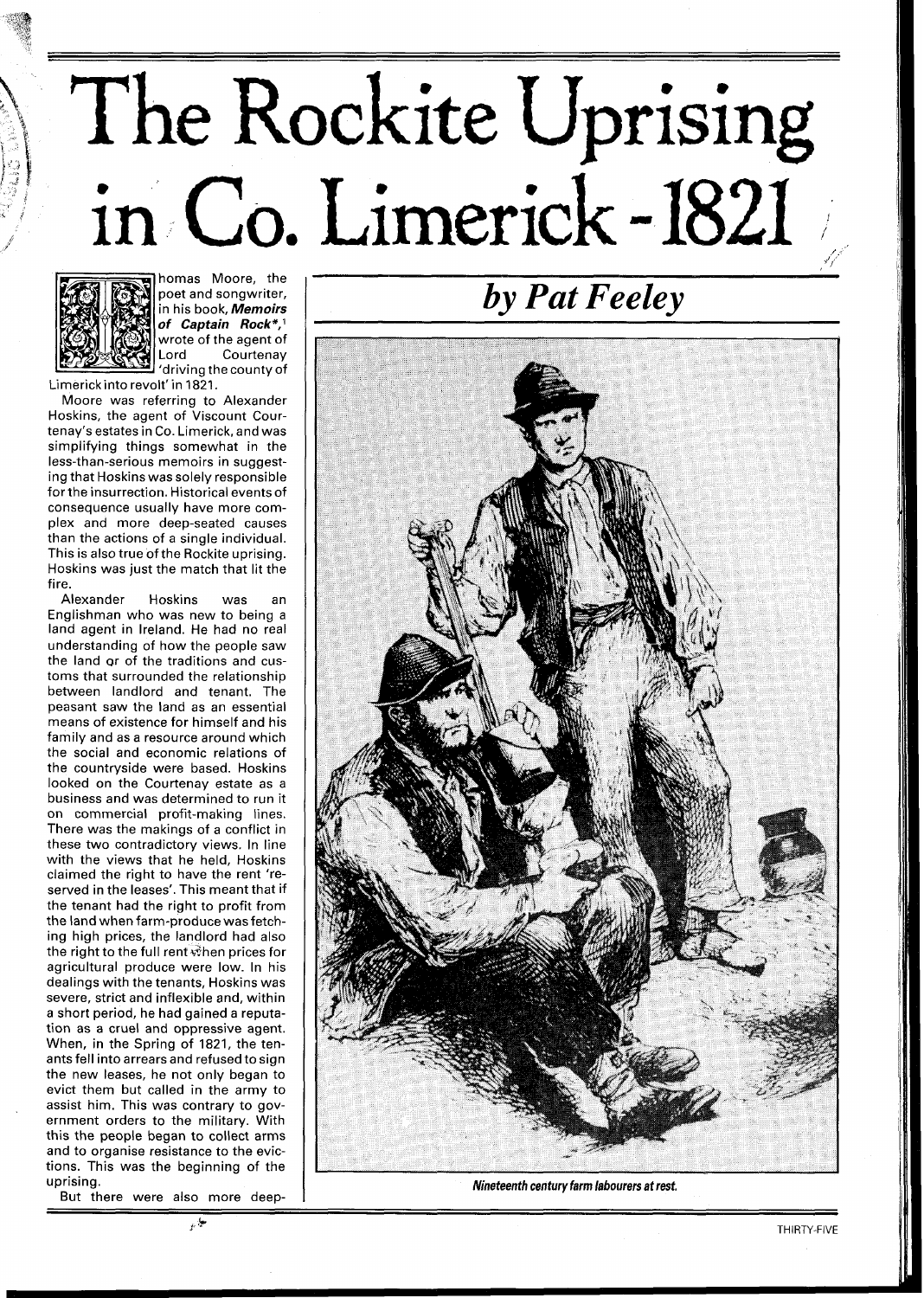rooted, long-standing causes. From the second half of the eighteenth century, Ireland had experienced an accelerated and continuous growth in population. In line with the rest of the country, the western part of Co. Limerick, which was the heart and font of the Rockite insurrection, also had a considerable expansion in population. There was no industry and little regular employment in this part of the country in the early decades of the nineteenth century, so the people were dependant on the land for their sustenance and survival. The increase in population led to an increased demand for land and to intense competition for patches of ground large enough for a family to subsist on. To facilitate this continuous, ever-increasing demand, holdings were subdivided and sublet in generation after generation. To secure a plot of ground, men offered rents that in their hearts they knew they could not pay. The consequence of all this was that large numbers of people ended up living on subsistence holdings, eking out a hungry existence close to the brink of destitution and famine and in regular conflict with their landlords because they could not pay the rents.

Francis Blackburne, a barrister, appointed in 1823 to administer the Insurrection Act in the counties of Clare and Limerick, had this to say to a parliamentary committee of enquiry in 1824: "The population of the parts of the country, where insurrections were most prevalent, is extremely dense. The property is greatly subdivided, and the condition of the lower orders of the people is more miserable than I can describe it. The great increase of people, with other causes which I shall advert to more particularly, had raised the rents of lands in that part to a degree that was perfectly exorbitant".<sup>2</sup>

Major Richard Willcocks, an inspector of police under the Constabulary Act stationed in the Rathkeale area of Co. Limerick, told the same committee that the people of west Limerick contrived to get a quarter of ground to plant potatoes and they lived off the potatoes if the weather turned out 'favourable'. He had often observed the people eating potatoes and salt. Their habitations, he described, as 'wretched' and he said that he had often seen whole families sleeping together on a bed of sedge scattered on the floor with 'the clothing they wear in the day'as'partof their covering at night'.3

It is also of importance that at the time of the outbreak, the peasantry were going through one of their periodic crises. The weather during the spring and summer of 1821 was particularly bad, with a lot of very heavy rain. The crops rotted in the fields, and in many places the turf was not saved. People were without food or fuel and famine stalked the thatched cabins. Richard Willcocks, writing on January 6, 1822 to William Gregory, the Undersecretary in Dublin Castle, described conditions in west Limerick. "The distress of the poorer class in this neighbourhood is beyond description. The severe weather has caused the loss of almost all their turf and they are cutting down orchards for fuel".4

At the very root of the problems that the peasants were experiencing were the changes that had taken place in agriculture. These changescame about as a result of a drop in pricesfor agricultural products. There was a general fall in agricultural prices between 1813 and 1815 but, after 1815, with the end of the Napoleonic wars, the price of tillage products fell more than grassland products. This was notably true of grain, for which prices had been good since the passage' of Foster's Corn Law in 1784 and as a result of the war with France and the consequent increased demand for corn from Britain. The slump in prices for tillage products led to a contraction in tillage farming and a move towards pasture farming, with a resultant consolidation of farms and a mounting pressure on subtenants to move off the holdings. Sublettings, which up to this time had been ignored or tacitly encouraged by landlords, now became unacceptable. The situation was aggravated and made more serious by the large and continually expanding population and by the absence of any substantial urban or industrial centres to absorb those being cleared off the land. The rapid decrease in the amount of land under tillage also led to a drop in employment. Tillage was labour intensive and provided employment not only for labourers but for small farmers dependant on getting labouring work off the holding. Those in areas like west Limerick, with a large population competing for insufficient work, saw a life of total destitution facing them if they were forced off the land.

A feature of agrarian disturbances was that they often took place in wild, remote, inaccessible areas where the forces of law and orderwere not in control. The hilly western corner of Co. Limerick-was such an area. In 1820, there was no proper road system and very few bridges in this part of the country. Of the roads and passes that there were, many had been laid down during the rebellion of the Great Earl of Desmond in the sixteenth century. These were hard-packed, mud roads which in wet weather became mucky and water-logged and practically impassable. These Elizabethan roads had been laid out in straight lines from one military point to another with little regard to the nature of the country. As a consequence, the gradients were often high with rises in ascent sometimes amounting to one foot in four.

In April 1822, Colonel Thornton of the army, after an inspection of military

posts in west Limerick, noted that the mountain between Rouska and Abbeyfeale was almost impassable for horses and impassable for carriage, 'even at this time of year'. The road between Newcastle and Abbeyfeale, the principal road in the area, 'nearly admits of the same description' with 'broken bridges and interruptions that make it almost impracticable for carriages'. He considered it 'lamentable' to see such a communication neglected in an area in which houses are, 'so numerous as nearly to give the appearance for the whole distance of one continued village'. The mountains, he said, were of a vast extent and from the difficulty of traversing them, they afforded an, 'excellent place of concealment to outlaws and banditti of all kinds'.<sup>5</sup>

The hills were outlaw territory. Murderers, cattle thieves, robbers and other criminals went to ground there and felt reasonably safe from arrest and prosecution. The police and military found it difficult to get in and when they got in to travel and move about inside. They also found that many of the people, if not downright hostile, were sullen and uncooperative. Many of them lived out their lives within the circle of the hills, seldom venturing even into the lowlands. This tended to keep them backward and ignorant. Richard Griffith, the engineer and geologist, thought that the women of the hill country were inferior to the women of the plains 'because they rarely go beyond the nearest town'.

A witness told a select committee investigating the disturbances: "This conspiracy broke out into insurrection in a remote and wild part of Limerick and Cork where ignorance and superstition were most prevalent; where from long habits of insubordination and impunity the people had become aware of their strength and of the weak<sup>2</sup> ness of the authorities opposed to them".7

Richard Griffith, who was sent to the south-west in the summer of 1822, partly at least as a result of the agrarian troubles, to build roads and bridges that would open up direct and easy communication through mountains and other districts where there were no roads suitable for wheeled carriages and where it was improbable that good roads would be built by the local grand juries, noted that the Cork and Limerick grand juries were unwilling to contribute money to construct roads in the extremities of their counties and that this had led to the deplorable system of roads in the area. The Kerry grand jury were keen to open up communications with the other two counties but, under the system that operated, they could only lay roads up to the Kerry borders.

Griffith had no doubt but that the state of communications in the area contributed greatly to the turbulent state of the people who were beyond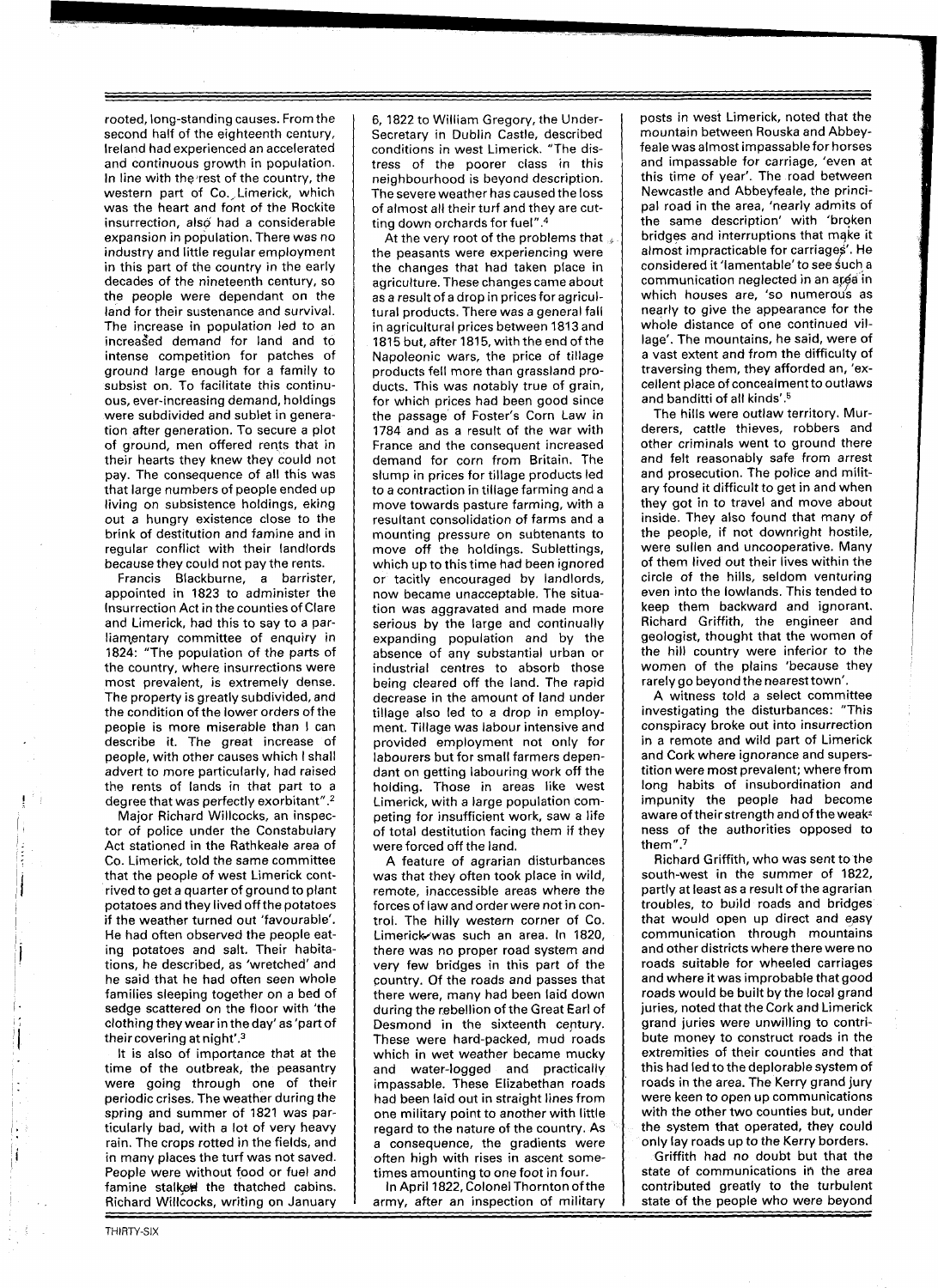the reach of the law so that "their wickedness has frequently escaped punishment". He went on to say: "It is not, therefore, surprising, that during the disturbances of the winter 1821 and spring of 1822, this district was the focus of and asylum for Whiteboys, smugglers and robbers: and that stolen cattle were driven into it from the surrounding,flat and fertile country, as to a safe and impenetrable retreat".8

Griffith, who was a percipient and penetrative observer, also noted that there were only two resident landlords in the whole upland region and he remarked on the great number offarms held by non-resident middlemen and on the large number of tenants who held land from middlemen and not from a landlord. In many cases there were as many as four middlemen intervening between tenant and landlord and in one instance he discovered seven. This also, undoubtedly, contributed to the discontent of the people for each middleman on the chain had to get his share of the rent, thus increasing the financial burden on the tenant. Griffith also commented on how the smaller tenants and labourers, who were holding land not from landlords but from resident farmers, paid more rent.<sup>9</sup>

There were also smugglers in the hill and Griffith believed that they played a leading role in the insurrection. Smuggling had always been part of the way of life on the south-west coast of Ireland, especially along the Kerry coast. Around the beginning of the 1820s, however, the water-guards on this coast began a campaign to root it out. This had considerable success and, by the end of 1821, they had broken up many of the smuggling gangs. As a result, some of the smugglers left the coastal areas and went to live in the hills where they continued their operations. The smuggling was conducted by a chain of people, some living along the coast and some in the hills. The goods were transported from the coast into the hills and mountains and then down onto the plains of Munster. The smugglers who went to live in the hills were popular with the people because they were able to supply them with cheap goods, notably tobacco. The arrival of these men injected a new spirit of lawlessness into the area. If, as Griffith said, they were leaders of the insurrection, in all likelihood they owed their influence to the cheap contraband which they sold to the people.

The area where the uprising broke out and where it was strongest had a tradition of popular unrest and secret societies. The Rightboy movement of 1785-1788 had its origins in the Mallow area of Co. Cork in the summer of 1785, when notices appeared warning people not to pay tithes, followed by attacks on people and property. Some time later it broke out, seemingly inde-

حيا.<br>مو



**A Co. Limericklandlord taking a stroll, complete with police escort** 

pendently, in the Castleisland area of Co. Kerry. From there it spread to north Kerry and then into west Limerick where it had many adherents, notably in the districts of Rathkeale, Askeaton and Newcastle West.

The two principal grievances of the Rightboy%were tithes and priests' dues and their support spanned class divisions, taking in labourers, farmers and shopkeepers and even members of the Protestant gentry in parts of Co. Cork. Mass swearing - in and mass mobilisation swelled the ranks of the movement and thousands of people turned out for some of the demonstrations.

Newcastle West, which can be regarded as the seedbed of the Rockite insurrection, was also a hotbed of the Rightboy agitation. In the 1780s, the Roman Catholic Bishop of Limerick, Dr. Conway, came to Newcastle to address the people on the subject of Rightboyism. He denounced the movement

strongly and tried to get the hundreds of people, who came to hear him, to cut their links with it. But they not only refused but 'had the impudence tosend me a copy of their resolutions which they expected I would sign'.<sup>10</sup> It is important to remember that this was only thirty odd years before the outbreak of the Rockite insurrection.

Something else that played a significant part in this insurrection, fuelling the most savage and violent excesses, was whiskey. There were two kinds, "Parliament" whiskey, the product of the legal distilleries, on which tax was paid, and poteen, the product of the illicit stills, on which no tax was paid.

In the early half of the nineteenth century, many Irish peasants engaged in illicit distillation. For many small farmers and labourers the making of poteen was a recognised way of making ends meet. The ordinary country-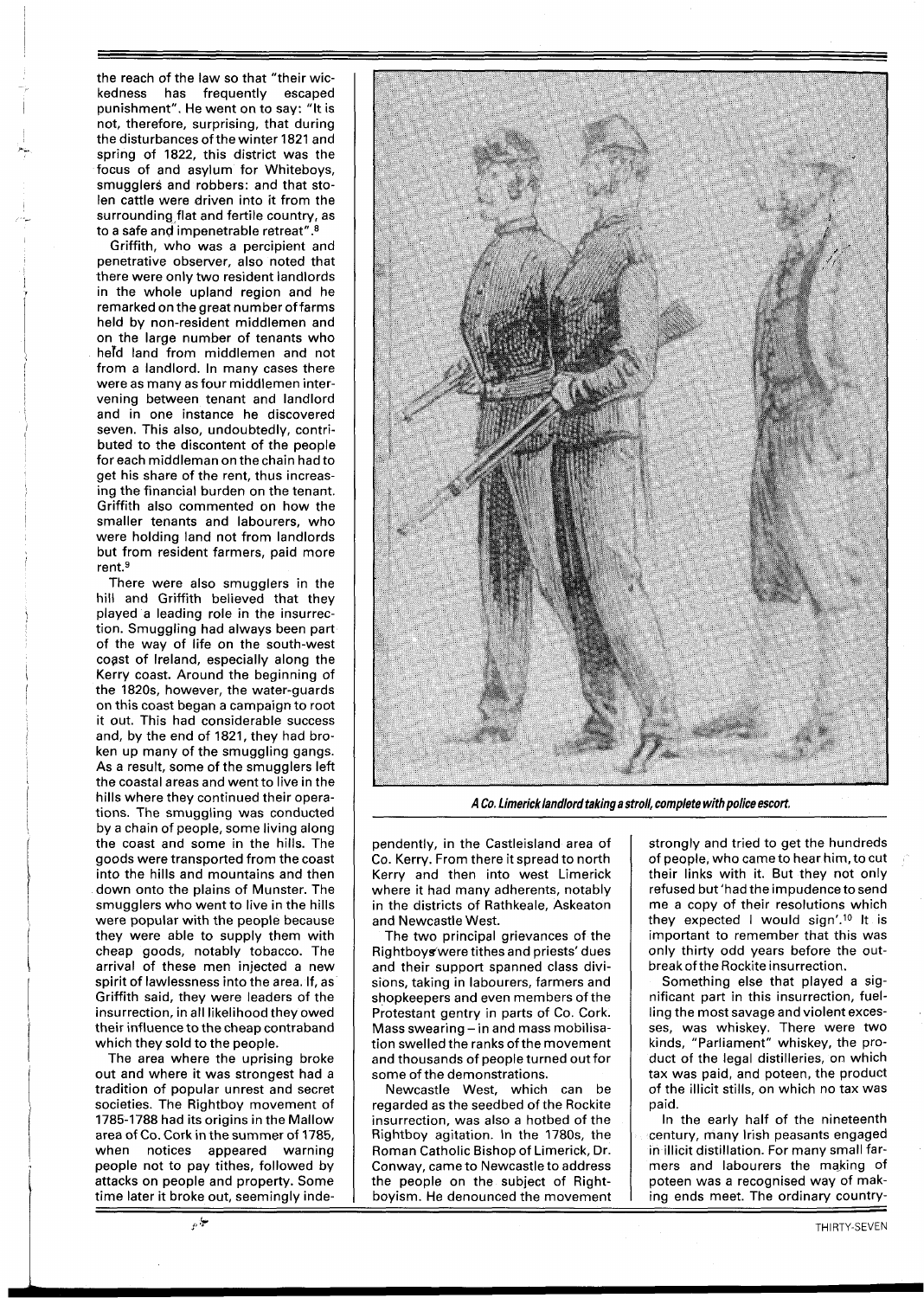man could not afford to buy taxed liquor. But poteen, which in 1823 cost 2/  $6$  to  $3/-$  - per gallon in the mountains, was within his reach, and its making flourished when the excise duty on whiskey was high and fell off when the tax was low. The money made from poteen was frequently used to pay the rent.

The hill country was ideal for illicit distilling. It was off the beaten trackand inaccessible, and the difficulties of travel were to the advantage of the poteen-maker and to the disadvantage of the gauger and the police. The area also had plenty of turf and fresh water, both of which are required forthe distilling process. It is hardly surprising, therefore, that the making and drinking of illicit spirits were widespread in the early decades of the nineteenth century. John Begley, in his **History of the Diocese of Limerick,** attributes the ferocity of the people during the Rockite uprising to their large intake of raw spirits.<sup>11</sup>

There is evidence to show that Captain Rock's men were often under the influence of drink when carrying out some of their deeds. In 1822, Colonel Norcott, stationed at Newcastle West, reported the capture of seven men at ten o'clock in the morning near Rathcahill, some miles from Newcastle West. The men, who were wearing white shirts, masks and women's clothes, were about to drive a herd of  $\hat{}$  cattle into a house with the intention of setting fire to the house with the cattle inside. They were apprehended by a party of gentlemen out shooting, assisted by the parish priest of Rathcahill, the Reverend Rochfort and some of his parishioners. When examined, the Lady Rocks (as Rockites dressed in women's clothes were called) were all found to be drunk.<sup>12</sup>

In March 1822, the kidnappers of Honora Goold, the daughter of a prosperous Liscarrol farmer, when taking her into the mountains of west Limerick to a hiding-place, stopped at a pub in Freemount, Co. Cork, for drink.13 They took the abducted girl with them into the public-house where they were seen by the publican and the other customers and openly demonstrated their disregard and contempt for the authorities and the forces of law and order. But their activities also show how central alcohol was to their way of life. The heavy drinking that went on at this time is at least understandable in that so many of the ordinary people were without prospects, without hope and without a future. For these alcohol was a panacea and an opiate.

Drink was also consumed after crimes had been carried out. Pat Dillane, the notorious blacksmith from Glenmore near Newcastle West, (who was the leader of the gang that shot and clubbed to death Thomas Hoskins, the teenage son of the agent, Alexander Hoskins, in a gravel pit near Barnagh in August 1821), went off to drink whiskey after the murder, after taking a watch and five ten pennies from the dead boy's pockets and after hiding the murder-gun in a rick of turf.'4

Fear and intimidation were also used by the agrarian rebels to force people to join and support them and to prevent them from informing or siding with the authorities. In areas where they were strong, they controlled the people and they laid down rules and regulations in regard to land, tithes and other matters. They bound and held the people to these codes of behaviour through persuasion, intimidation, the administration of oaths and by inflicting punishment on those who transgressed. The most cruel and savage beatings, maimings and woundings were often inflicted on their own people to discourage them from breaking the agrarian code or for refusing to take the oath. But even without the use of violcence, they exercised considerable sway, especially in parts of the country where the government forces were weak.

When Maurice Leahy and his sons, in whose house the abducted Honora Goold had been held, were brought to trial on charges in connection with this, they claimed that they had allowed their house to be used only because they were afraid of the gang who had kidnapped the girl. They elaborated on this saying that 'a great terror prevailed in the mountains against any who did not obey the insurgents'.15

So great was the power of the rebels and the fear that they inspired, and so credulous the people, that some of the peasants in the hill country were persuaded to work on an old disused road through the mountains of Glashoreagh 'to facilitate the march of Captain Rock's army fromAbbeyfeale'.16

On those who informed or went over to the other side, the Rockites wreaked a dreadful vengeance. In a letter to the authorities in Dublin Castle, Thomas Vokes, a County Limerick magistrate, told of the fate of a man named O'Neill who had given information to Major Willcocks of the police. O'Neill was savagely murdered. His relatives were so terrified of being associated with him that they would not even come to look at his corpse. It fell to the police to take his remains to the graveyard and as they were doing this, a crowd of obser-<br>vers ieered and whistled and vers jeered and whistled and laughed.<sup>17</sup>

Men were also forced to take part in outrages and acts of violence at gunpoint. Pat Dillane stated that he often used a loaded gun to persuade those who had lost their nerve to carry out deeds that they had been ordered to carry out.

It is important to remember that the agrarian secret societies believed that natural justice was on their side. They

believed that man had a God-given right to live off the land. They thought it wrong that his rent should be sharply raised. And they considered it immoral that he should be evicted and turned out on the road to beg, steal or starve. They saw society divided into two classes, the rich and the poor, and they saw themselves as the defenders of the poor. A large number of the ordinary people accepted their role and reciprocated by giving them support and sympathy and by joining the societies.

The notices and pronouncements of the rebels often had an egalitarian, levelling note running through them and showed a lack of deference and respect for those of supposedly superior status.

The Rockites believed that the state and its agents, the police and the military, did not represent them or the interests of their class. It represented and protected the interests of the establishment, the landed gentry, the well-to-do professional classes, the wealthy merchants and businessmen. Since the interests of this ruling elite were frequently diametrically opposed to those of the peasantry, notably in respect to rents, tithes and control of the access to land, the rebels believed that they had right and justice on their side when they opposed the authorities and their forces. For the same reasons they did not feel bound by some of the laws which they saw as maintaining and advancing the power of the establishment whose rule they frequently termed a 'tyranny'.

There was also a sectarian dimension in the relationship between the peasantry and the ruling establishment. The vast majority of country people were Roman Catholic. Those who ruled over them were mostly Protestant. The local magistrate was generally a Protestant. So was the clergyman to whom they paid tithes. So were many of the officials of local and central government. So were many of the lawenforcers, the yeomen, the police and the soldiers. The Rockites associated these three forces with Protestantism and this association was probably strongest in the case of the yeomanry.

The yeomen had been active and prominent in putting down the 1798 rebellion. Their excesses and cruelty during this campaign were such that the authorities in the 1820s found it expedient to station the vast majority of them in Ulster. In October 1821, there were only 2,400 yeomen in Munster but feelings against them, nonetheless, ran high. William Sandes of Listowel, writing in October 1821 to Major Daniel O'Mahony, the commander of a yeoman brigade, said: "For God's sake, my dear major, get arms and ammunition for the corp(s) and don't let a body of loyal men be murdered who have brought down on themselves the vengeance of the insur-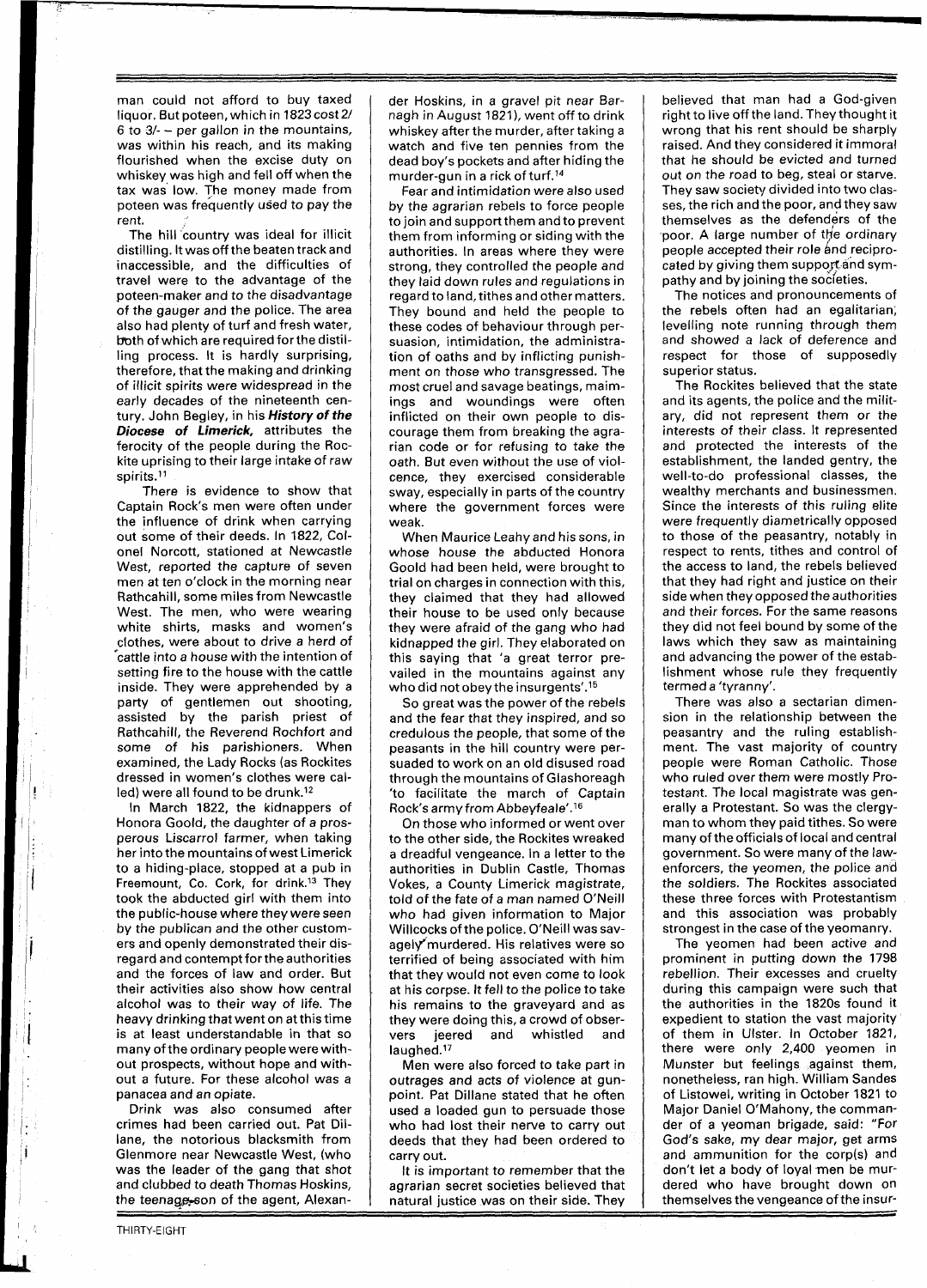

gents by their exertions to save their country".<sup>18</sup>

The yeomen were often engaged in activities that angered the ordinary people. They were involved in the seizing of illicit stills, the distraining of tenants for failing to pay rents or tithes, and in searches for arms and for suspected agrarian rebels. They were also disliked for their lack of discipline. In confrontation situations, when faced with an angry crowd, they were more likely to shoot than the regular troops. This happened near Ballybunion, Co. Kerry, in the later part of 1821, when local yeomen fired on a crowd of country people with fatal results.<sup>19</sup>

It should also be said that many of the yeomen were Orangemen who took part in the annual, triumphalist 'Orange marches and celebrations. There were even yeomen bands which marched through towns and villages playing provocative, loyalist and sectarian tunes. To the Catholic peasantry, this was proof, if proof was needed, of their allegiances. "Sometimes they struck out at the yeomen. In October 1821 a gang of Rockites murdered an Adare yeoman, John Walsh, a fifer in a yeoman band.<sup>20</sup>

Generally speaking, the police force was not regarded as being as sectarian as the yeomanry. Although, as we shall see, it was not free from sectarianism either. But, this aside, its activities alienated the people too. The police

**A nineteenth century rural homestead.** 

were one of the main forces in the campaigns against the agrarian societies setting spies, encouraging informers, arresting suspects and giving evidence in court. When the Insurrection Act was in operation, they had to enforce it. This included seeing that the curfew was kept and in doing so they frequently cleared public-houses at bayonet point and broke up wakes and country dances. They also prosecuted poachers and seized their nets and sometimes used their firearms and bayonets in unauthorized circumstances. None of these activities did anything to win them the affections of the people.

There were also high-ranking officers in the force who were sectarian. Major Richard Going, who in 1821 was a chief constable of the Police Preservation Force for Co. Limerick was one of these. Going connived at the formation of Orange lodges within the force.

He was in command of the police near Askeaton, in 1821, when they fired on a mob of about two hundred Whiteboys who were attacking the houze of a tithe proctor. The police shot two men dead and mortally wounded a third. On Going's instructions the bodies of the dead men were buried in quicklime by two of their captured comrades who were compelled to carry out this grim task. Going believed that this act would strike fear and terror into the hearts of the people, for burial with a priest and relatives present was

**3** 

something that they held sacred and dear. But things did not turn out as he had hoped. A rumour began to circulate through thecountryside that one of the insurgents had been buried while still alive, whipping the already inflamed feelings of the peasantry to a white hatred. Some weeks later, when Going was riding from Limerick to Rathkeale, he was waylaid and attacked by a number of men. In a frenzied and murderous attack, they fractured his skull and shot him five times, making, as an account of the time put it, 'a riddle of his body'. A military escort was required to recover the body and his death was announced by bonfires in the hills 'and echoed by a savage yell of exultation from the vil $lages'.<sup>21</sup>$ 

The army too was seen as part of the Protestant establishment. In 1822 and '23, English and Scottish cavalry regiments, like the Rifle Brigade, were brought in as reinforcements to hunt down the Rockites. The Catholic peasantry, amongst whom they were stationed, were reminded of the religious allegiances of many of the soldiers of these regiments when they marched on Sundays to the normally sparselyattended Protestant churches. The hostility of the insurgents to the army was to be seen in the warnings they sometimes sent to Protestant clergymen not to hold services for the soldiers. It was also noted that temporary barracks for

لي<del>.</del><br>مي